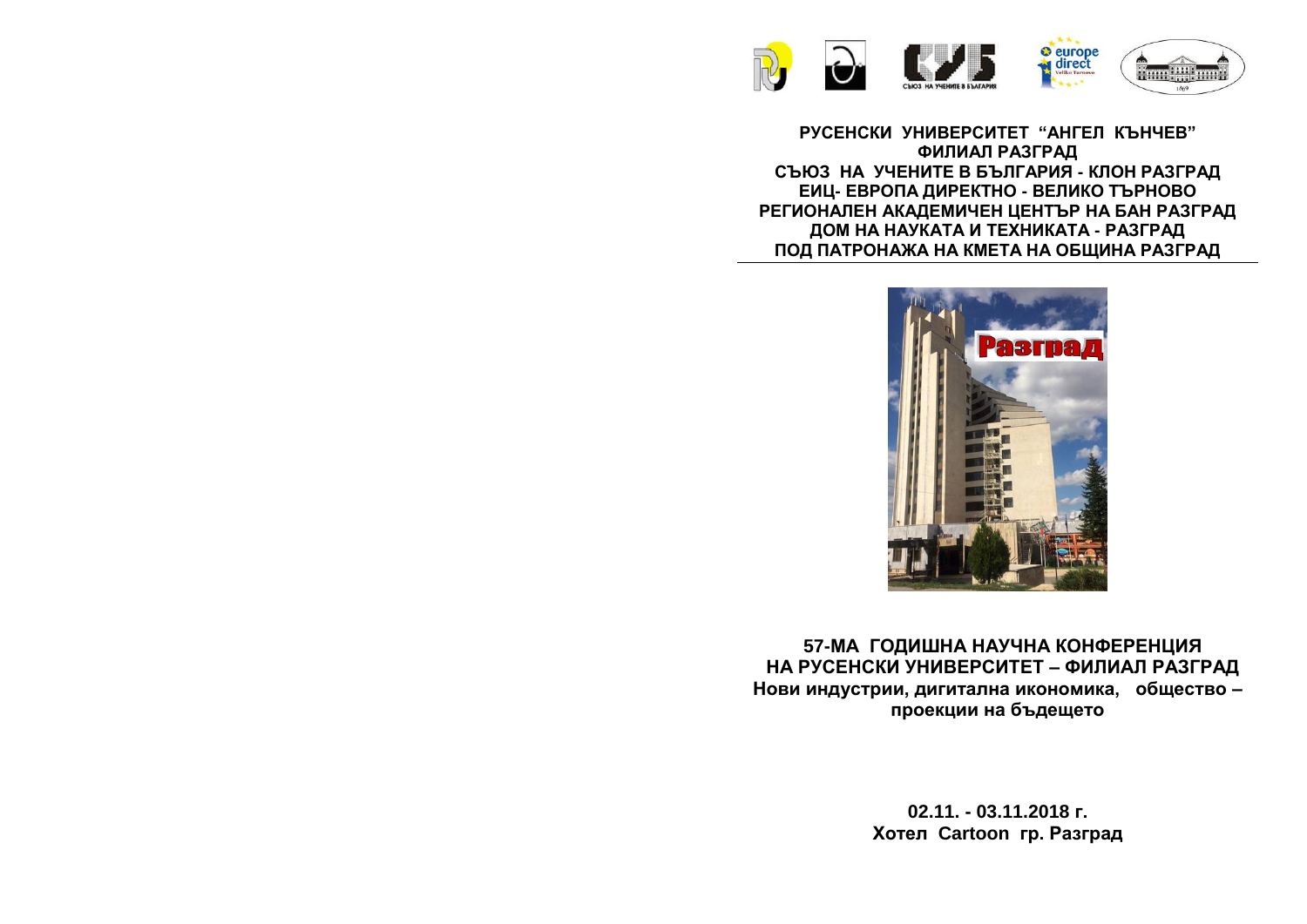# **П Р О Г Р А М А**

## **02.11.2018 г.**

**09:30 – 16:00ч. Хотел Cartoon - до рецепция Регистрация на участниците в конференцията**

## **11:00 ч. КОНФЕРЕНТНА ЗАЛА LCR**

| Откриване,      |            |                                                      |  |  |  |
|-----------------|------------|------------------------------------------------------|--|--|--|
| Приветствия     |            |                                                      |  |  |  |
| 11:00 ч.        |            |                                                      |  |  |  |
|                 |            | Използване на гроздовите люспи като функционална     |  |  |  |
| <b>ПЛЕНАРНИ</b> |            | съставка в хлебопекарната индустрия                  |  |  |  |
|                 |            | проф. д-р Ливиу Гачеу                                |  |  |  |
|                 |            | Трансилвански Университет, Брашов, Румъния           |  |  |  |
|                 |            |                                                      |  |  |  |
|                 |            | Фармацевтичната биотехнология - принципи, постижения |  |  |  |
| 11.15-13.00     |            | и бъдеще                                             |  |  |  |
|                 |            | д-р Надежда Михайлова                                |  |  |  |
|                 |            | Русенски университет "Ангел Кънчев"                  |  |  |  |
|                 |            | Филиал Разград, България                             |  |  |  |
| 14.00-17.00     |            | Заседание на секция" Химични технологии"             |  |  |  |
|                 |            |                                                      |  |  |  |
|                 |            | зала LCR                                             |  |  |  |
|                 |            | Заседание на секция "Биотехнологии и хранителни      |  |  |  |
|                 |            | технологии" - зала LCR                               |  |  |  |
|                 |            |                                                      |  |  |  |
| 19:00 ч.        |            | Вечеря за участниците в конференцията                |  |  |  |
|                 |            | Ресторант "Папараци" - вход с куверти                |  |  |  |
|                 | 9.30-11.30 | Постер сесия - секция "Химични технологии"           |  |  |  |
|                 |            | зала LB                                              |  |  |  |
|                 | 9.30-11.30 | Постер сесия - секция "Биотехнологии и хранителни    |  |  |  |
|                 |            | технологии"- зала LB                                 |  |  |  |
| 03.11.2018г.    |            |                                                      |  |  |  |
|                 |            | Награждаване на авторите на най-добрите доклади от   |  |  |  |
|                 | 11.30      |                                                      |  |  |  |
|                 |            | двете секции с кристален приз "THE BEST PAPER"       |  |  |  |
|                 |            | Закриване на конференцията                           |  |  |  |

**Авторите на най-добрия доклад във всяка секция ще бъдат наградени от Ректора с ГРАМОТА и с КРИСТАЛНИЯ ПРИЗ** 

## **"THE BEST PAPER"**

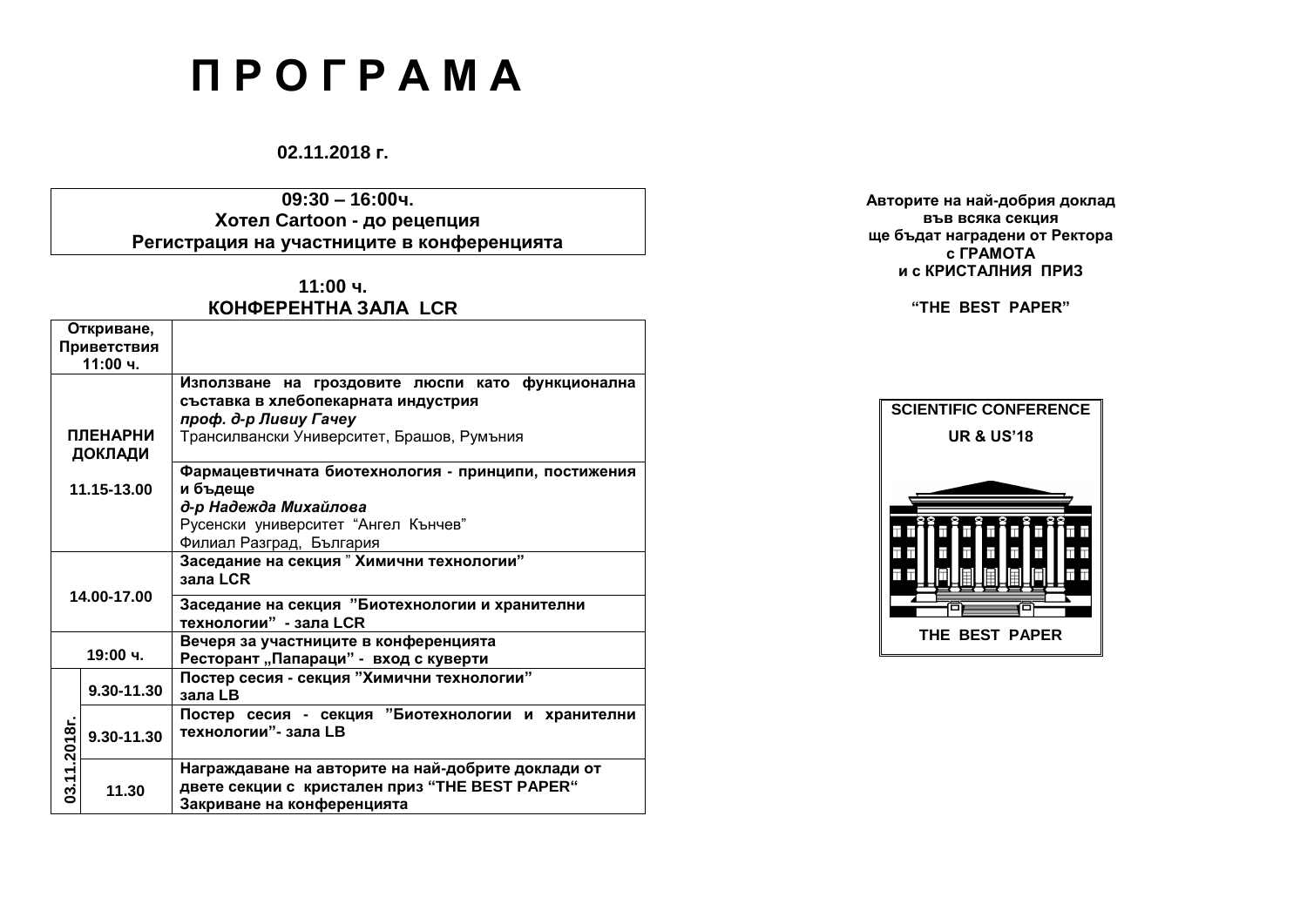#### **02.11.2018**

**Section "Chemical Technologies " Sectional reports: 02.11. 2018 14.00-15.15 – room LCR Session Chair: Miluvka Stancheva**

#### **FRI–LCR-1-CT(R)**

- 01. Purification of Burgas lake through zeolit type clinoptility **Todor Mihalev, Gergana Peeva**
- 02. Synthesis and study of Ni-doped willemite ceramic pigments **Tsvetalina Ibreva, Tsvetan Dimitrov, Irena Markovska**
- 03. From formamide to nucleic acid monomers and amino acids by using various energy sources

**Venelin Enchev, Ivan Angelov, Nadezhda Markova, Nina Stoyanova, Sofia Slavova, Ivayla Dincheva, Evgeny Krasavin, Mikhail Kapralov, Latchezar Avramov**

#### **Section " Biotechnologies and Food Technologies " Sectional reports: 02.11.2018 15.30-17.00 – room LCR Session Chair : Nastia Ivanova**

#### **FRI–LCR-1-BFT(R)**

01. Phytochemical evaluation and antibacterial effect of the succulent *Graptopetalum paraguayense* E. Walther

**Nadezhda Markova, Maya Zaharieva, Hristo Najdenski, Ivayla Dincheva, Ilian Badjakov, Petia Genova-Kalu, Venelin Enchev**

02. Assessment method for hygienic design in food industry. Water drainage and water saving study case

**Liviu Gaceu, Oana Bianca Oprea, Nicoleta - Raisa Samoila**

03. Sensory evaluation and rheological behavoir of yogurts prepared from goat milk **Cristina Popovici, Mihaela Adriana Tita, Renata Brînza**

#### **03.11.2018**

#### **Section "Chemical Technologies " Poster session: 03.11. 2018 09.30-11.30 – room LB Session Chair: Tsvetan Dimitrov**

### **SAT–LB-2-CT(R)**

01. Estimation of adsorption ability of rice husks based bio-char for nickel ions removal from aqueous solutions

#### **Velyana Georgieva, Lenia Gonsalvesh, Mariana Tavlieva**, **Ganka Kolchakova**

- 02. Synthesis of 1-amino and 1-nitroso derivatives of 2',3'-dihydro-2*H*,5*H*spiro[imidazolidine-4,1'-indene]-2,5-dione **Neyko Stoyanov, Marin Marinov**
- 03. Composite coatings based on chrome with various carbon modifications **Evgenii Vinokurov, Roman Grafushin, Vera Makhina**